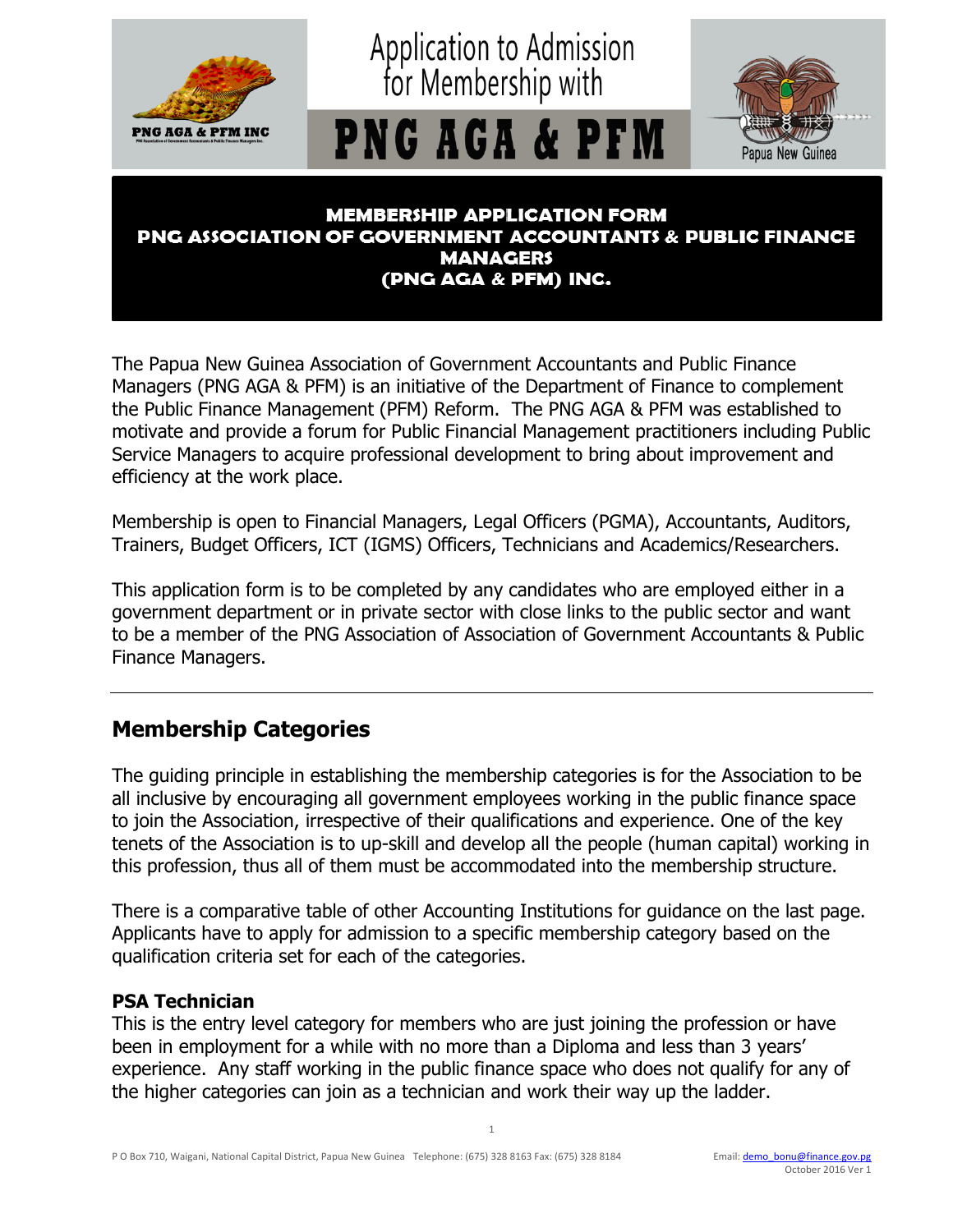#### **PSA Associate Member**

Applicants with a Diploma with not less than 3 years' work experience, or those graduating from universities with a degree in Accounting or have taken up accounting courses will join in as Associate Members.

#### **PSA Member**

Applicants with a degree or professional qualification with not less than two years' experience after graduating/ award of CPA.

#### **PSA Senior Member**

A senior member will have acquired all the academic and professional qualifications required for the Member category and have working experience of not less than 5 years.

#### **PSA Honorary Member**

The Honorary Membership designation will be awarded by the Council at its discretion to outstanding individuals who are not necessarily Accountants or financial management experts but have made significant contributions to the public service or community in general and have impacted or contributed to the public financial management.

### **Please complete all the following information (we regret incomplete applications cannot be accepted for processing). All in BLOCK LETTERS.**

Select Membership Category: (please refer to the above descriptions and indicate below)

| <b>Category</b>          | <b>Kina</b> |  |
|--------------------------|-------------|--|
| <b>PSA Senior Member</b> | 300         |  |
| <b>PSA Member</b>        | 200         |  |
| PSA Associate Member     | 150         |  |
| <b>PSA Technician</b>    | 100         |  |

#### **Payment can be made through:**

- $\checkmark$  Cheques
- $\checkmark$  Eftpos (Vulupindi Haus Waigani)
- $\checkmark$  Direct Credit to our bank account: Account Name: PNG Association of Government Accountants & Public Finance Managers Account #: 7006118884 Bank: Bank of South Pacific Ltd Branch: Down Town **(Ensure to email copy of deposit butt & payment details)**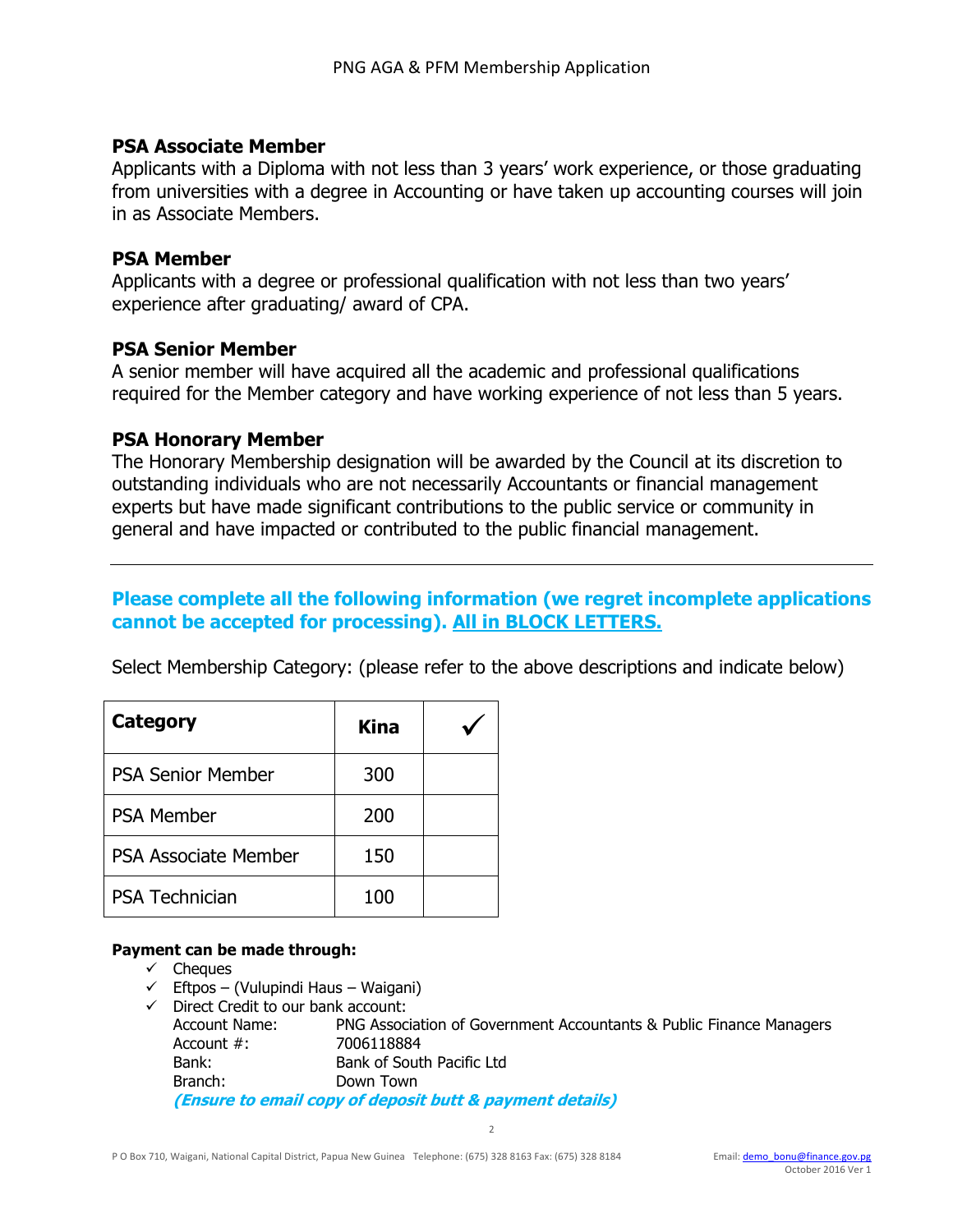### **SECTION 1: Personal Details**

| Title | ame<br>эu | name(s)<br><b>GIVAN</b> | Other name(s) |
|-------|-----------|-------------------------|---------------|

| Date of Birth:       | (dd/mm/yyyy) |  |
|----------------------|--------------|--|
| Gender:              |              |  |
| Nationality:         |              |  |
| Home Province/State: | (optional)   |  |
| Postal Address:      |              |  |
|                      |              |  |

## **Contact Details**

| Home Number:             | Mobile Number: |  |
|--------------------------|----------------|--|
| <b>Business Contact:</b> | Fax:           |  |
| Email:                   |                |  |

# **SECTION 2: Employment History**

## **2.1 - Current**

| Department/Agency:<br><u>U</u> |  |
|--------------------------------|--|
|                                |  |

| Position/Title | Location | Period | Grade/Level |
|----------------|----------|--------|-------------|
|                |          |        |             |
|                |          |        |             |

# **2.2 - Previous**

| Department/Agency: |  |
|--------------------|--|
|                    |  |

| Position/Title | Location | Period | Grade/Level |
|----------------|----------|--------|-------------|
|                |          |        |             |
|                |          |        |             |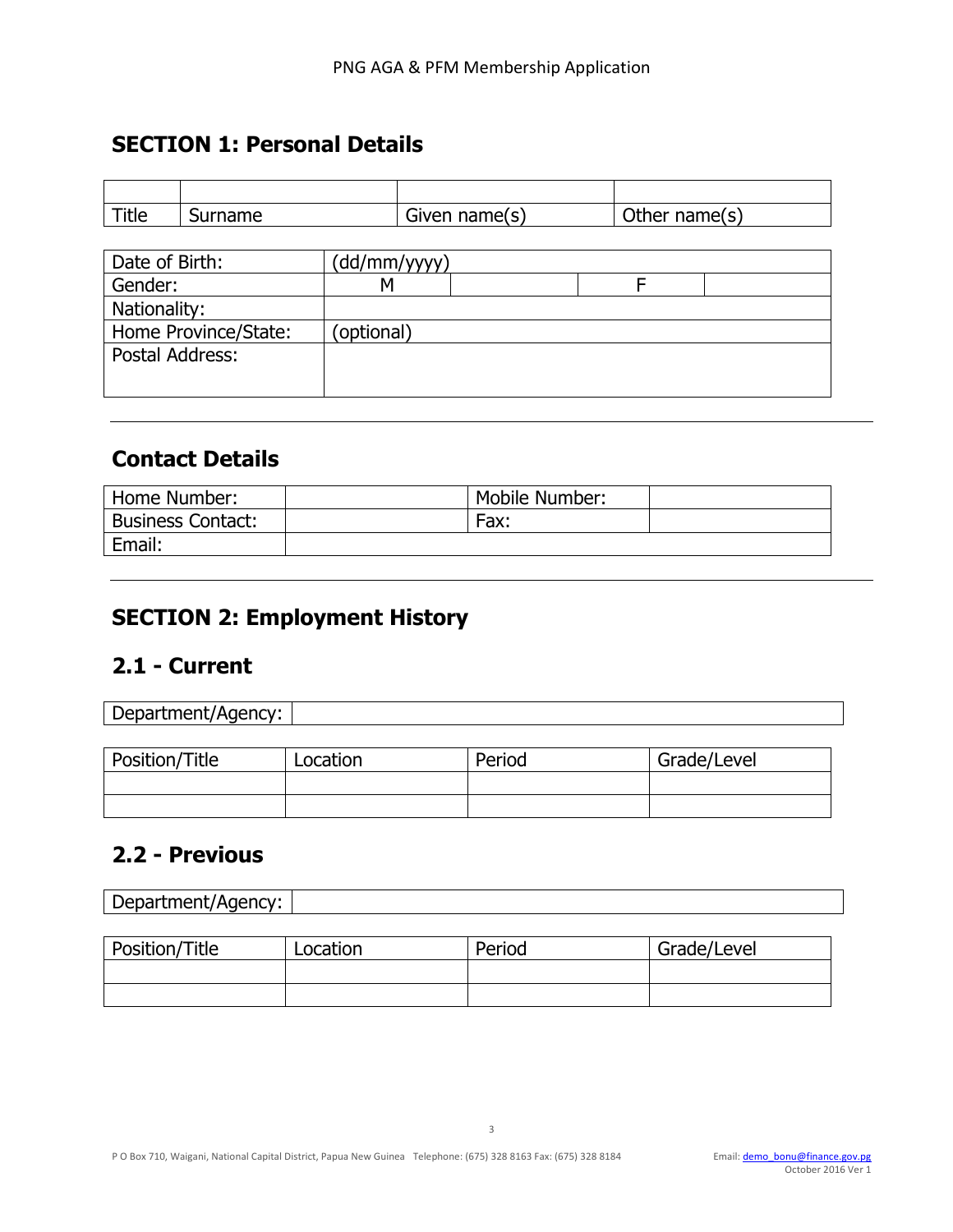## **2.3 - Previous**

| Department/Agency: |          |        |             |  |
|--------------------|----------|--------|-------------|--|
|                    |          |        |             |  |
| Position/Title     | Location | Period | Grade/Level |  |
|                    |          |        |             |  |
|                    |          |        |             |  |

## **2.4 - Previous**

| Department/Agency: |          |        |             |  |
|--------------------|----------|--------|-------------|--|
|                    |          |        |             |  |
| Position/Title     | Location | Period | Grade/Level |  |
|                    |          |        |             |  |
|                    |          |        |             |  |

**SECTION 3: Education History: copies of your educational qualifications (Post Graduates, First Degree, Certificates, others) MUST be certified by the Commissioner of Oaths.**

## **3.1 - Post Graduate (Masters, PhD)**

| Qualification | Institution | Year obtained |
|---------------|-------------|---------------|
|               |             |               |
|               |             |               |

## **3.2 - First Degree**

| Qualification | Institution | Year obtained |
|---------------|-------------|---------------|
|               |             |               |
|               |             |               |

### **3.3 - Diplomas (Diploma, Post Graduate Diploma)**

| Qualification | Institution | Year obtained |
|---------------|-------------|---------------|
|               |             |               |
|               |             |               |
|               |             |               |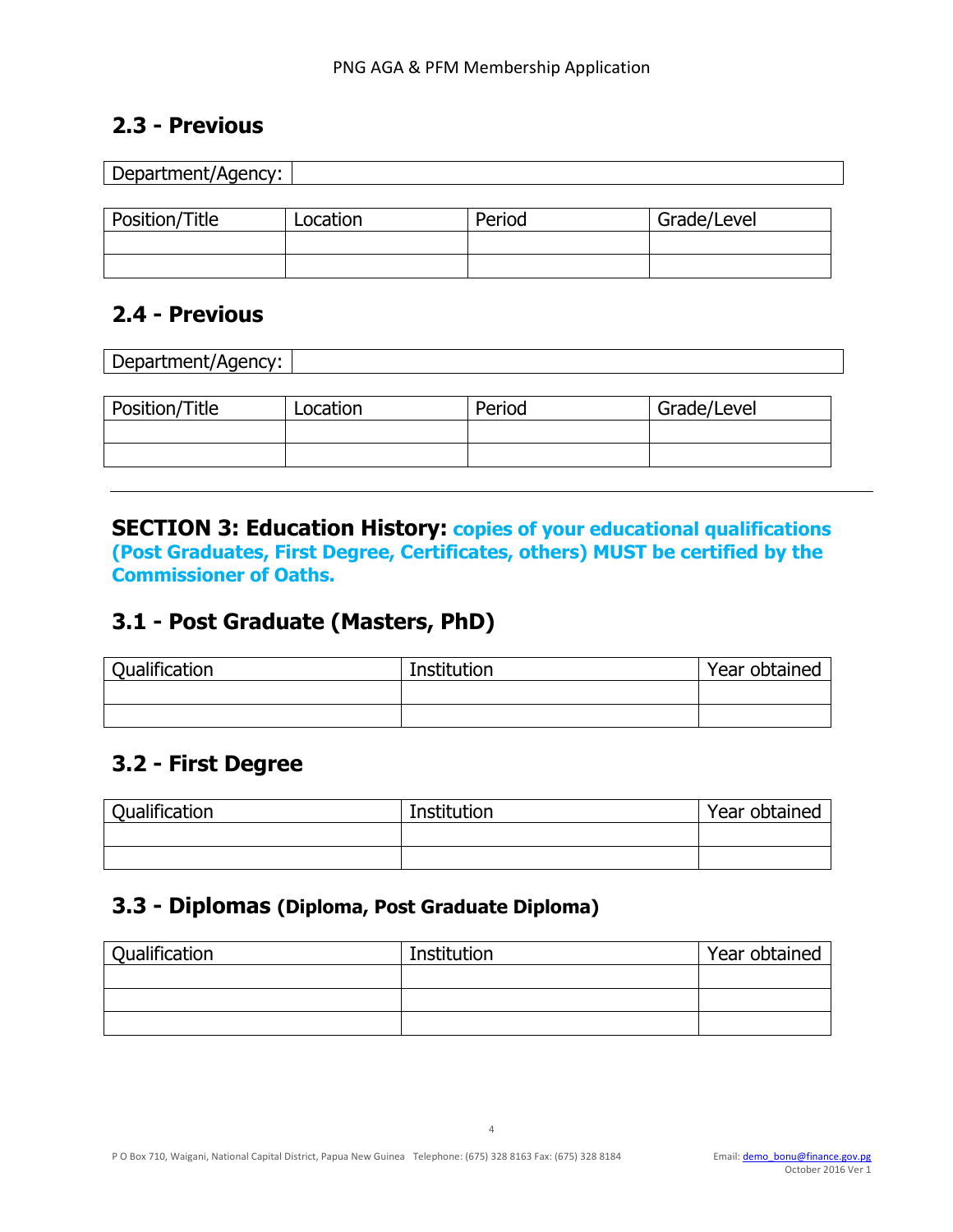# **3.4 - Certificates**

| Qualification | Institution | Year obtained |
|---------------|-------------|---------------|
|               |             |               |
|               |             |               |
|               |             |               |
|               |             |               |

# **3.5 - Highest School Grade (Grade 10/12)**

| Qualification | Institution | Year obtained |
|---------------|-------------|---------------|
|               |             |               |
|               |             |               |

# **SECTION 4: Professional Memberships/Qualifications/Associations**

| Qualification | Institution | Year obtained |
|---------------|-------------|---------------|
|               |             |               |
|               |             |               |
|               |             |               |
|               |             |               |
|               |             |               |
|               |             |               |

# **SECTION 5: Conferences/Workshops attended**

| In country | Title of Conference/Workshop | Place/Organiser | Year |
|------------|------------------------------|-----------------|------|
|            |                              |                 |      |
|            |                              |                 |      |
|            |                              |                 |      |
|            |                              |                 |      |
|            |                              |                 |      |

| Overseas | Title of Conference/Workshop | Place/Organiser | Yea. |
|----------|------------------------------|-----------------|------|
|          |                              |                 |      |
|          |                              |                 |      |
|          |                              |                 |      |
|          |                              |                 |      |
|          |                              |                 |      |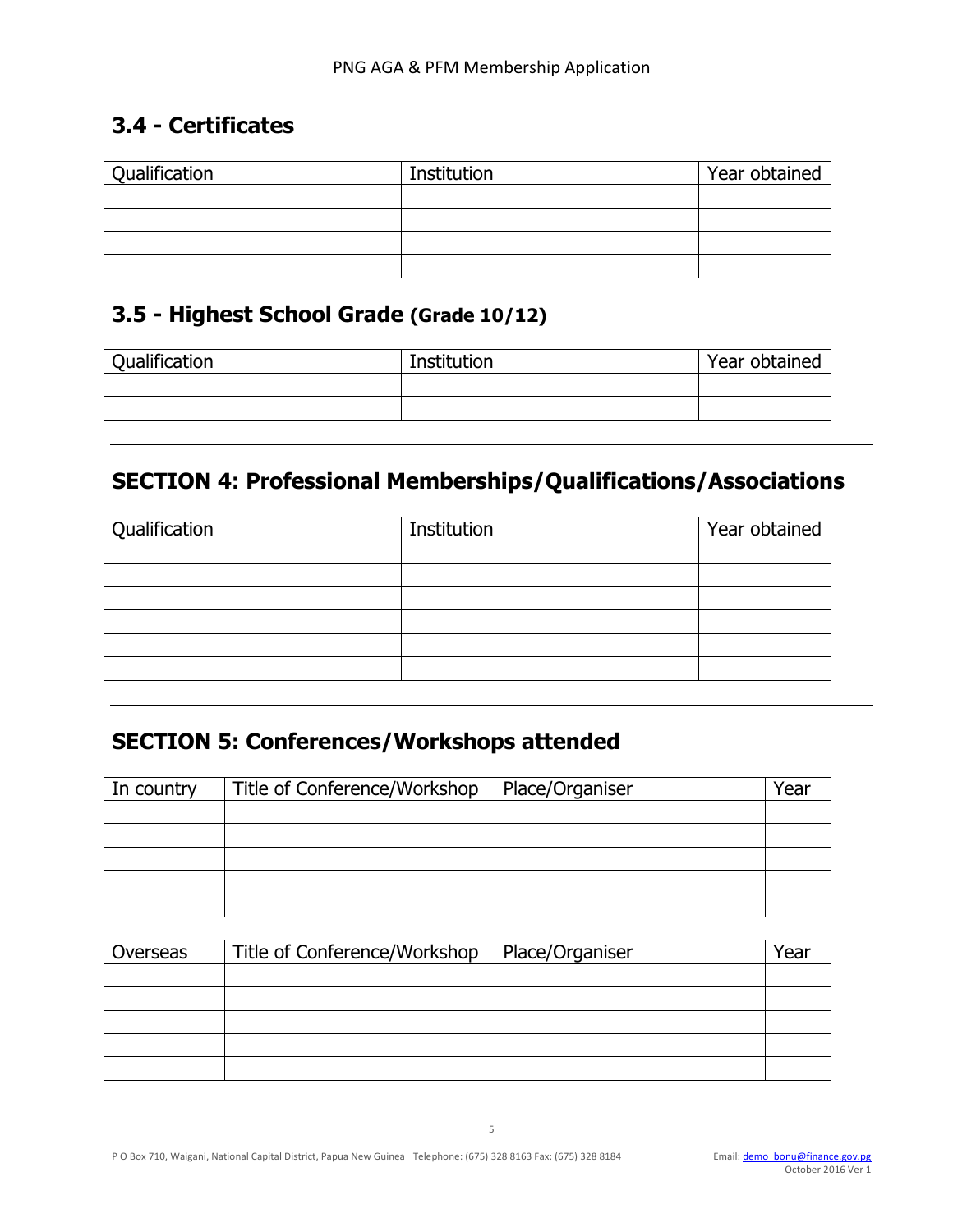### **SECTION 6: Board/Council Memberships**

| Institution | Year |
|-------------|------|
|             |      |
|             |      |
|             |      |
|             |      |
|             |      |
|             |      |

### **SECTION 7: Declaration**

### **All applicants must complete this section**

I, Mr/Mrs/Ms/Dr , understand and hereby apply for membership with PNG AGA & PFM Inc to be decided by the Council of the Association. If admitted, I agree to be bound by the provisions of the Constitution of the Association. I declare that all the information I provided in this application form is true to the best of my knowledge and understanding. I further declare that I have not been convicted of a criminal offence of a financial nature or any misconduct.

| Signature of applicant | Print name | Date |
|------------------------|------------|------|

| Signature of witness<br>Commissioner of Oath) | Print name | Date |
|-----------------------------------------------|------------|------|

Return applications and certified documents by mail or email to:

**Mr Demo Bonu Corporate Services Division P O Box 710 Waigani National Capital District**

**Email: [demo\\_bonu@finance.gov.pg](mailto:demo_bonu@finance.gov.pg) Telephone: (675) 328 8163**